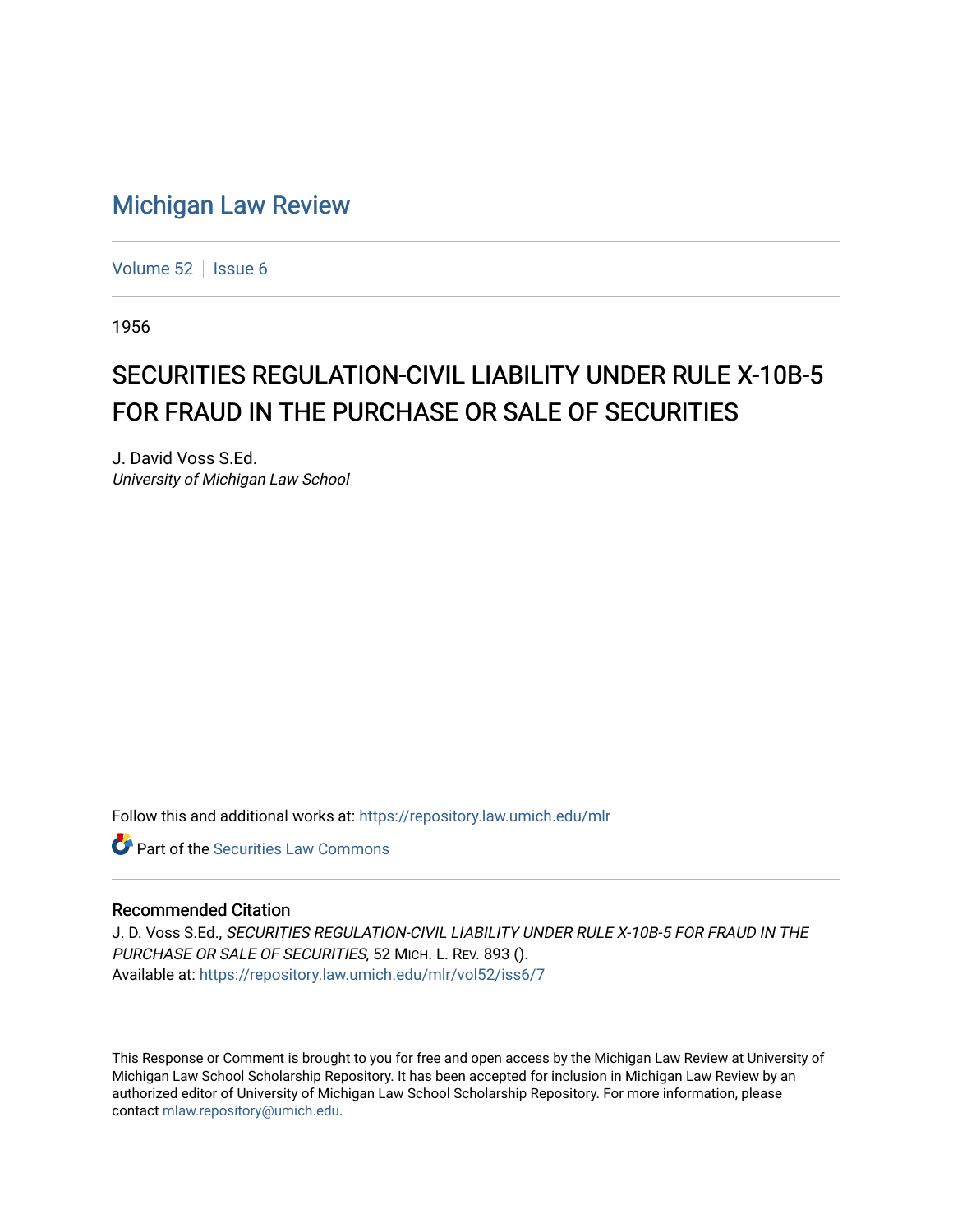SECURITIES REGULATION-CIVIL LIABILITY UNDER RULE X-10B-5 FOR FRAUD IN THE PURCHASE OR SALE OF SECURITIES-On May 21, 1942 the Securities and Exchange Commission, pursuant to section  $10(b)$  of the Securities Exchange Act of  $1934, \frac{1}{1}$  promulgated rule

X-IOB-5.2 The purpose of the new rule was apparently to close a loophole in the then existing pattern of regulation of the purchase

M Rogers, **''Modem Warfare** and Its Effect on Policy Ccmstruction," 1952 INS. L.J. **360.** 

<sup>55</sup> N.Y. TIMEs, Aug. 9, 1953, §3, p. I.

<sup>56</sup> Pollmann, "Commercial Accident Insurance," 1952 INS. L.J. 737 at 744.

<sup>57</sup> Thid.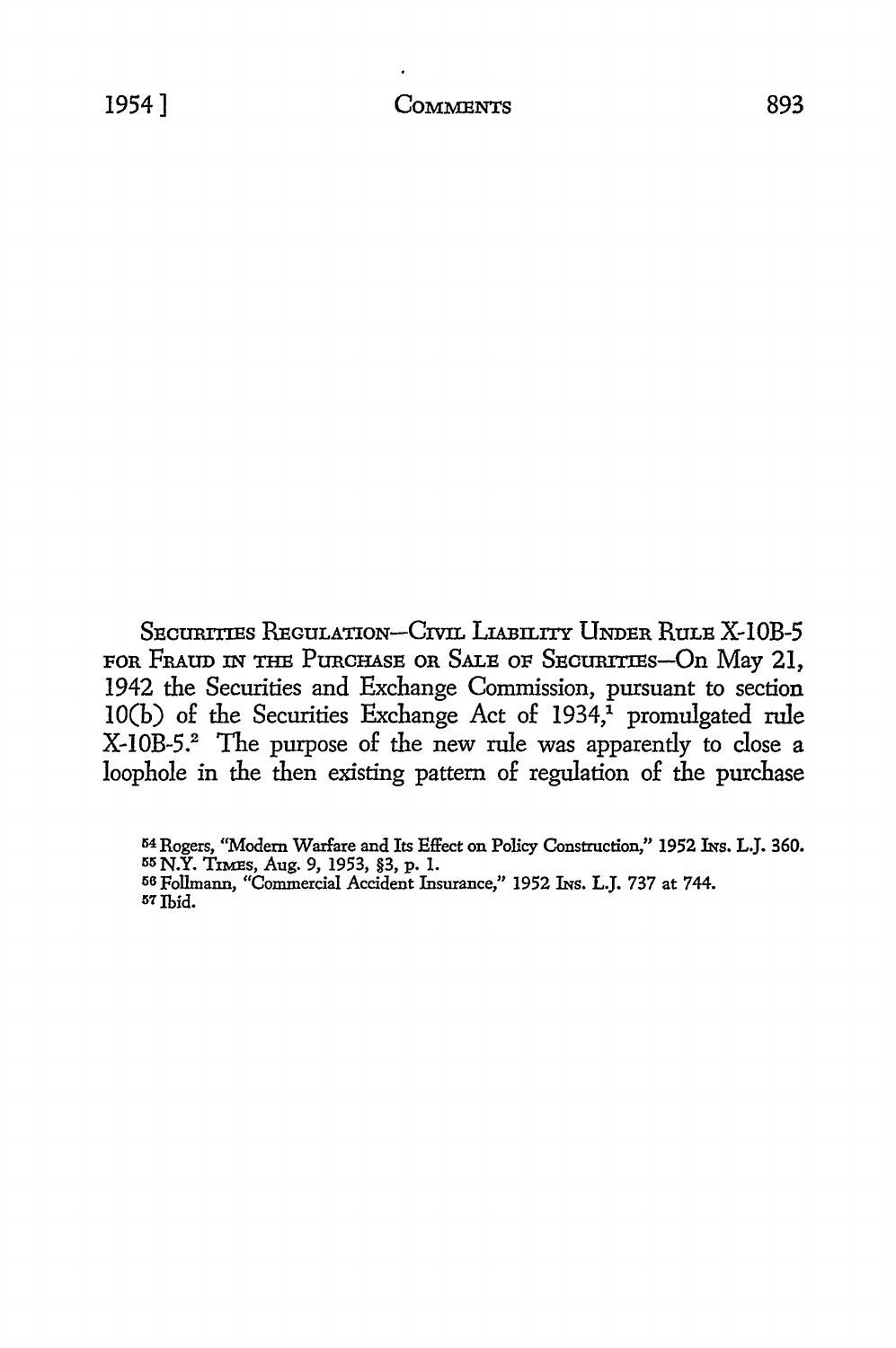and sale of securities.<sup>3</sup> The loophole resulted from a gap between section  $17(a)$  of the Securities Act of 1933,<sup>4</sup> which prohibits the use of fraud in the *sale* of securities by any person, and section 15(c)(l) of the Securities Exchange Act of  $1934$ <sup>5</sup> which prohibits the use of fraud in the sale or purchase of securities by brokers and dealers.<sup>6</sup> The two sections, while overlapping in part, do not cover the *purchase*  of securities by *"any person."* Rule X-IOB-5 merely repeats the language of section  $17(a)$ , but extends the prohibition to the purchase as well as the sale of securities.

The broad language of X-IOB-5, coupled with the development by the courts of the concept of implied liability under the various sections of both the Securities Act of 1933 and the Securities Exchange Act of 1934, offered to defrauded sellers of securities a bright and promising hook upon which to hang their claims for legal relief. It is the purpose here to discuss briefly the present condition of this somewhat nebulous legal peg.

#### I. *Implied Liability Under the Securities Acts*

The Securities Act of 1933 and the Securities Exchange Act of 1934 contain several sections which expressly give a civil cause of action against a violator of the particular section creating the cause of action.7 The liabilities so created are restricted by special statutes

s See SEC Release No. 3230, May 21, 1942, in which X-l0B-5 is described as closing "a loophole in the protections against fraud . . • by prohibiting individuals or companies from buying securities if they engage in fraud in their purchase."

<sup>4</sup>48 Stat. L. 84, §l7(a) (1933), 15 U.S.C. (1946) §77q(a).

<sup>5</sup>48 Stat. L. 895, §15(c) (1934), as amended by 52 Stat. L. 1075, §2 (1938), 15 U.S.C. (1946) §78o(c).

<sup>6</sup>The Securities Exchange Act of 1934 defines brokers and dealers as follows: "The term 'broker' means any person engaged in the business of effecting transactions in securities for the account of others, but does not include a bank." 48 Stat. L. 882, §3(a)(4) (1934), 15 U.S.C. (1946) §78c(a)(4). "The term 'dealer' means any person engaged in the business of buying and selling securities for his own account, through a broker or otherwise, but does not include a bank, or any person insofar as he buys or sells securities for his own account, either individually or in some fiduciary capacity, but not as a part of a regular business." 48 Stat. L. 882, §3(a)(5) (1934), 15 U.S.C. (1946) §78c(a)(5).

7 Securities Act of 1933: Sec. 11 provides for liability for making untrue statements in a registration statement, §12(1) provides for liability for violation of §5, which has to do with transactions on unregistered exchanges, and §12(2) provides for liability for the sale of securities by means of untrue or misleading statements in a prospectus. 48 Stat. L. 82, §11 (1933), 15 U.S.C. (1946) §77k; 48 Stat. L. 84, §12 (1933), 15 U.S.C. (1946) §771. Securities Exchange Act of 1934: Sec. 9(e) provides for liability for manipulation of securities on a registered exchange, §16(b) gives a cause of action to corporations to recapture profits made by an insider through speculation in the corporation's securities, and §18 provides for liability for misleading statements in a registration statement. 48 Stat. L. 889, §9(e) (1934), 15 U.S.C. (1946) §78i(e); 48 Stat. L. 896, §l6(b) (1934), 15 U.S.C.  $(1946)$  877p(b); 48 Stat. L. 897, §18 (1934) as amended by 49 Stat. L. 1379, §5 (1936), 15 U.S.C. (1946) §78r.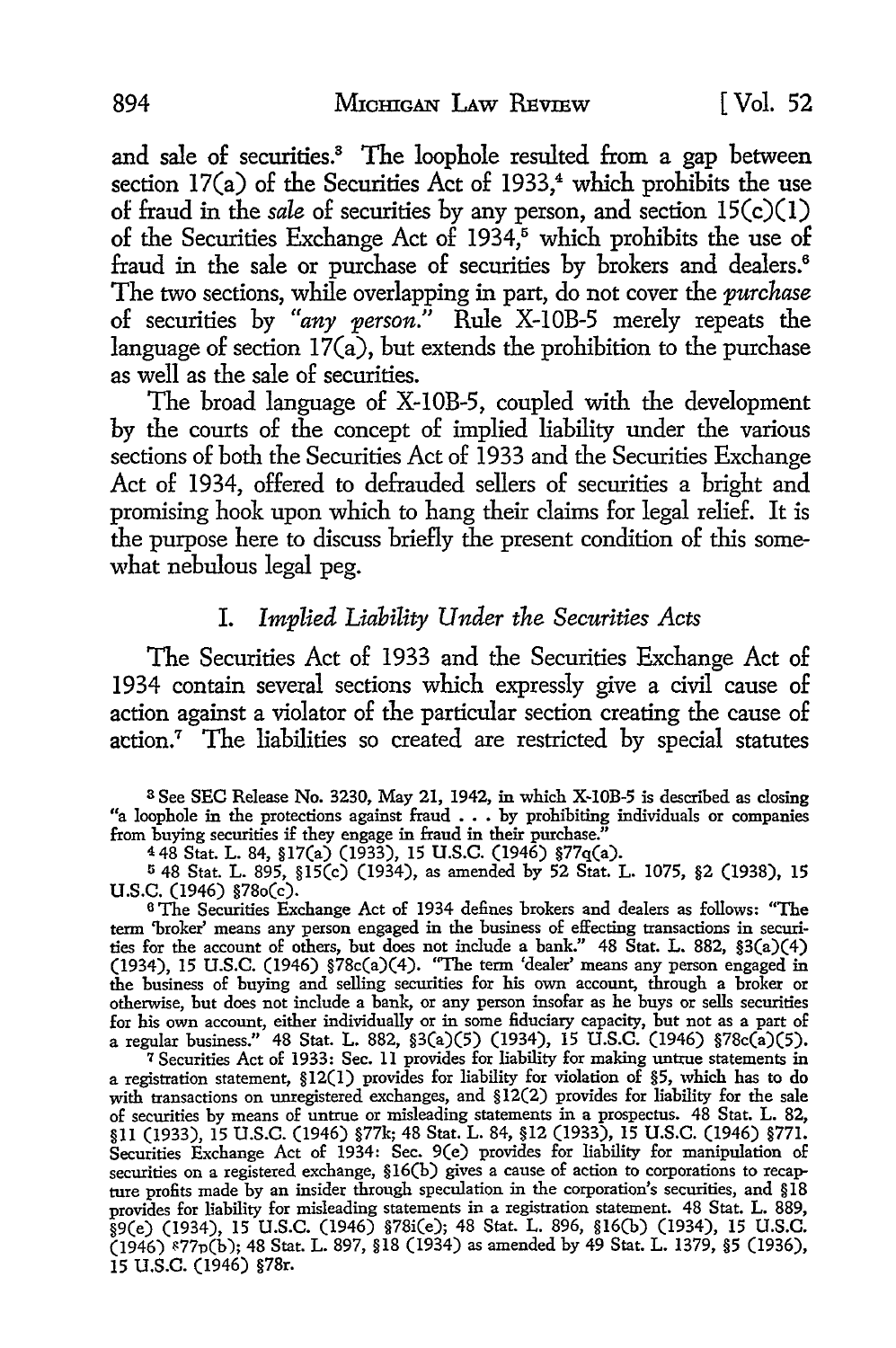of limitation.8 In addition, the act of 1934 contains a section rendering void any contract made in violation of any of the sections of the act.<sup>9</sup> Those sections which do not expressly create a cause of action merely make unlawful the conduct prohibited by the section or by the rules and regulations prescribed by the Securities and Exchange Commission pursuant to the section.

In spite of this absence of express civil liability for violation of most of the sections in each act, the courts have developed an implied civil liability. The first move in this direction was made in the case of *Geismar* 11. *Bond* & *Goodwin, Inc.10* The court held that section 29(b) of the Securities Exchange Act of 1934, as amended in 1938,<sup>11</sup> "clearly contemplates that a civil suit" may be brought for a violation of section  $15(\tilde{c})(1)$  of the act.<sup>12</sup> A different basis of liability was applied in *Baird v. Franklin*.<sup>13</sup> In this case, involving an action under section  $6(b)$  of the Securities Exchange Act of 1934,<sup>14</sup> the court made use of the common law doctrine of recognizing a private action based on a violation of a statute designed to protect a certain class of persons.<sup>15</sup> Since the act was for the protection of investors, the court reasoned that to construe section  $6(\overline{b})$  as not creating a civil liability would be to render the purpose of the act a "snare and a delusion." These two theories were merged in *Goldstein v. Groesbeck*,<sup>16</sup> an action under the Public Utility Holding Company Act of 1935,<sup>17</sup> which contains a section almost identical with section 29(b) of the Securities Exchange Act of 1934.18

s The limitation is usually one year from the date of discovery of the violation, but not more than three years from the date of the violation.

<sup>9</sup>Sec. 29(b) of the Securities Exchange Act of 1934, 48 Stat. L. 903, §29(b) (1934), as amended by 52 Stat. L. 1076, §3 (1938), 15 U.S.C. (1946) §78cc.

10 (D.C. N.Y. 1941) 40 F. Supp. 876 at 878.

1148 Stat. L. 903, §29(b) (1934), as amended by 52 Stat. L. 1076, §3 (1938), 15 U.S.C. (1946) §78cc. The amendment added a proviso to §29(b) to the effect that the section would not apply to render contracts made in violation of the act void in an action brought in reliance on §29(b) for a violation of §15 unless the action is brought within one year after discovery of the violation, and within three years of the date of the violation. The amendment is significant in that §15 does not expressly create a civil cause of action.

12 Geismar v. Bond & Goodwin, Inc., (D.C. N.Y. 1941) 40 F. Supp. 876 at 878. 1s (2d Cir. 1944) 141 F. (2d) 238, cert. den. 323 U.S. 737, 65 S.Ct. 36 (1944).

<sup>14</sup>48 Stat. L. 885, §6(b) (1934), 15 U.S.C. (1946) §78f(h).

15 This theory was expounded by Judge Clark in what is termed a dissenting opinion, but which actually is a discussion of whether §6(b) could be the basis for the cause of action, a question whicb the majority assumed without discussion. Judge Clark disagreed with the court only on the question of whether the plaintiffs had shown damages.

16 (2d Cir. 1944) 142 F. (2d) 422, cert. den. 323 U.S. 737, 65 S.Ct. 36 (1944).

17 49 Stat. L. 803 (1935), 15 U.S.C. (1946) §79 et seq.

18 The court applied both the common law theory of private action based on a statute and the rationale of Geismar v. Bond & Goodwin, (D.C. N.Y. 1941) 40 F. Supp. 876.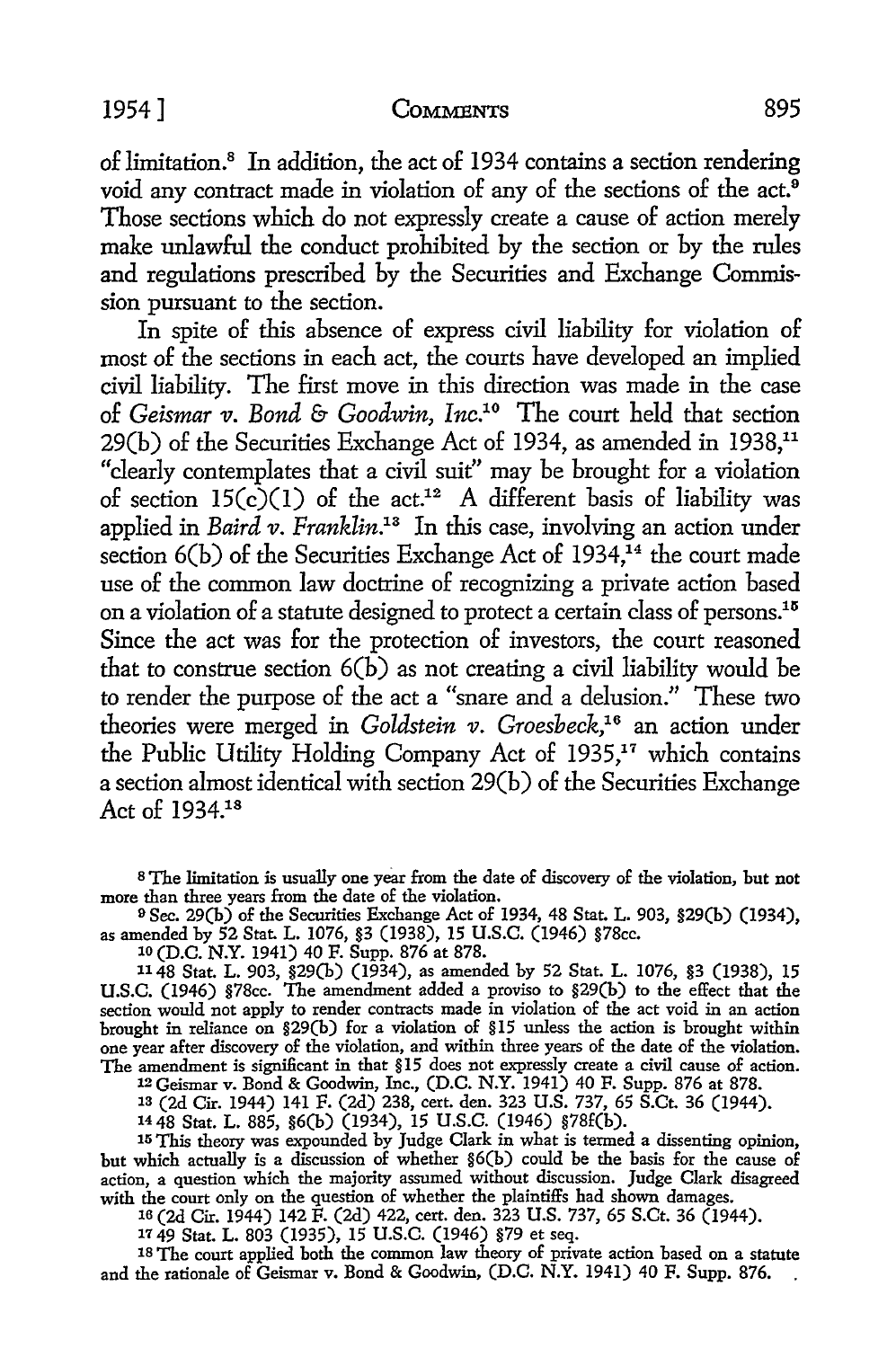In *Kardon v. National Gypsum Co.*,<sup>19</sup> the first attempt to base a private cause of action on a violation of X-IOB-5 was successful. The action arose out of a purchase of stock by two directors of the issuing corporation from two other directors of the same corporation. Prior to the purchase, the defendants had negotiated for a sale of all the corporation's assets without the knowledge of the plaintiffs. Subsequent to the transfer of the stock, the defendants consummated the sale of the assets and realized a handsome profit. On motions to dismiss for lack of jurisdiction and failure to state a cause of action, the court held that there was an implied liability for violation of X-10B-5 on the common law theory of a private action based on a statute. As an afterthought, the court also approved the rationale of Judge Coxe in the *Geismar* case, that section 29(b) of the act implies that Congress intended to create a civil liability for violation of the various sections of the act.

Since the *Kardon* case, the various district and circuit courts have been in substantial agreement on the proposition that section  $10(b)$ and X-IOB-5 create an implied civil liability.20 However, it is still unclear what the scope of the liability is, and there remains much room for speculation when attempting to sketch its outer boundaries.

#### IL *General Scope of the Liability Under X-I0B-5*

A. *The Securities Covered.* Section IO(b) and X-IOB-5 both refer to "any security registered on a national securities exchange or any security not so registered."<sup>21</sup> The question has been raised in

19 (D.C. Pa. 1946) 69 F. Supp. 512 (motion to dismiss); (D.C. Pa. 1947) 73 F. Supp. 798 (on the merits); (D.C. Pa. 1947) 83 F. Supp. 613 (request for additional find· ings of fact and law).

20 Acker v. Schulte, (D.C. N.Y. 1947) 74 F. Supp. 683; Montague v. Electronic Corp. of America, (D.C. N.Y. 1948) 76 F. Supp. 933; Seward v. Hammond, (D.C. Mass. 1948) 8 F.R.D. 457; Slavin v. Germantown Fire Ins. Co., (3d Cir. 1949) 174 F. (2d) 799; Hawkins v. Merrill, Lynch, Pierce, Fenner & Beane, (D.C. Ark. 1949) 85 F. Supp. 104; Robinson v. Difford, (D.C. Pa. 1950) 92 F. Supp. 145; Fischman v. Raytheon Mfg. Co., (2d Cir. 1951) 188 F. (2d) 783; Rosenberg v. Globe Aircraft Corp., (D.C. Pa. 1948) 80 F. Supp. 123; Birnbaum v. Newport Steel Corp., (2d Cir. 1952) 193 F. (2d) 461; Joseph v. Farnsworth Radio & Television Corp., (D.C. N.Y. 1951) 99 F. Supp. 701; Fry v. Schumaker, (D.C. Pa. 1947) 83 F. Supp. 476; Stella v. Kaiser, (D.C. N.Y. 1948) 82 F. Supp. 301; Osborne v. Mallory, (D.C. N.Y. 1949) 86 F. Supp. 869; Speed v. Transamerica, (D.C. Del. 1951) 99 F. Supp. 808; Northern Trust Co. v. Essaness Theatres Corp., (D.C. ill. 1952) 103 F. Supp. 954; Pratt v. Robinson, (9th Cir. 1953) 203 F. (2d) 627; 59 YALE L.J. 1120 (1950); 61 HARv. L. REv. 858 (1948). For a complete treatment of all the problems surrounding X-10B-5, see Loss, SECURITIES REGULATION, c. XIII (1951).

(1951). 21 See notes 1 and 2 supra. The term "security'' is defined in both acts very broadly, and includes "any note, stock, treasury stock, bond, debenture, certificate of interest or participation in any profit-sharing agreement or in any oil, gas, or other mineral royalty or lease, any collateral-trust certificate, preorganization certificate or subscription, transferable share,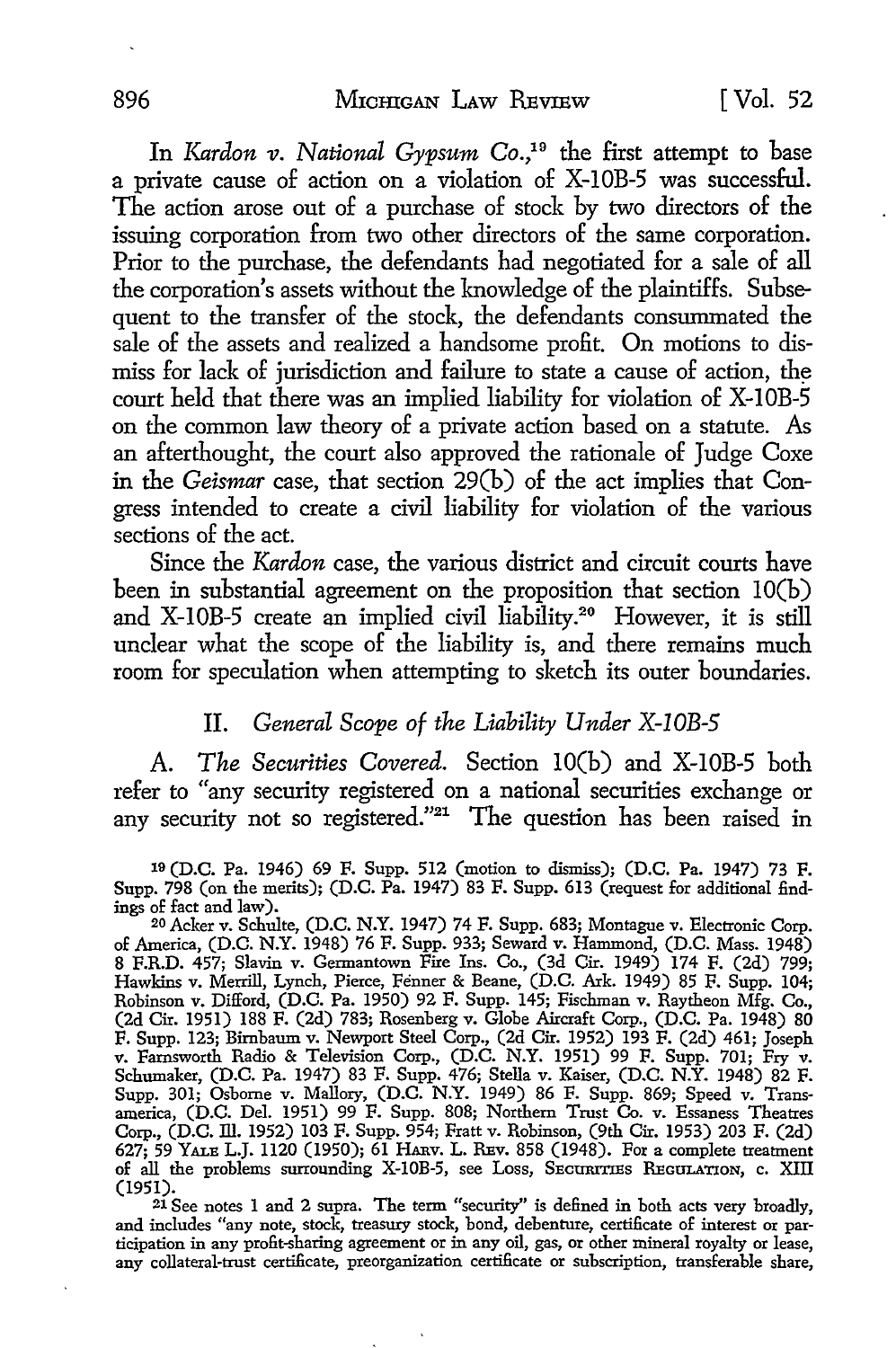#### 1954] COMMENTS 897

several cases whether X-10B-5 covers transactions in all securities, or only transactions in securities either listed on a national stock exchange or dealt in by dealers and brokers. The basis for the argument that only listed securities or securities dealt in on "over-the-counter" markets are covered is that the preamble to the act of 1934 seems to indicate that only securities on national exchanges and on over-the-counter markets are to come within the purview of the  $act.^{22}$ . The cases agree, however, that X-10B-5 covers transactions in all securities, including transactions between two individual investors, regardless of whether the securities are listed or dealt in on an over-the-counter market. This conclusion is reached by some of the courts by defining "over-thecounter market" to mean transaction in any security not listed on a national stock exchange, and therefore even the preamble to the act covers all securities.23 The other rationale is that while "over-thecounter market" means transaction through a broker or dealer, the language of section IO(b) and X-IOB-5 is so unambiguous that the preamble to the act cannot be referred to in determining their meaning, and the words "or any security not so registered" clearly covers all securities.<sup>24</sup>

B. *Use of Instrumentalities of Interstate Commerce.* It has been held that X-10B-5 covers transactions in securities even though no element of fraud takes place in the use of the instrumentality of interstate commerce. It is necessary only that such an instrumentality be used "in connection with" a transaction effected by fraudulent means.25 Thus, if a meeting between the parties to the transaction is arranged by means of the telephone or the mails, and the fraud takes place at the meeting, the transaction will come under the operation of X-IOB-5. Furthermore, it is not necessary that the transaction itself

inveslment contract, voting-trust certificate, certificate of deposit, for a security, or in general, any instrument commonly known as a 'security'; or any certificate of interest or participation in, temporary or interim certificate for, receipt for, or warrant or right to subscribe to or purchase, any of the foregoing .••• " Securities Exchange Act of 1934, 48 Stat. L. 882,  $\hat{\S}$ 3(a)(10) (1934), 15 U.S.C. (1946) §78c(a)(10).

22 The preamble reads in part: ''For the reasons hereinafter enumerated, transactions in securities as commonly conducted upon securities exchanges and over-the-counter markets are affected with a national public interest which makes it necessary to provide for regulation and control of such transactions. . . . " 48 Stat. L. 881, §2 (1934), 15 U.S.C. (1946) §78(b).

<sup>23</sup>Robinson v. Difford, (D.C. Pa. 1950) 92 F. Supp. 145 at 147; Northern Trust Co. v. Essaness Theatres Corp., (D.C. Ill. 1952) 103 F. Supp. 954 at 961. 24 Speed v. Transamerica Corp., (D.C. Del. 1951) 99 P. Supp. 808; Pratt v. Robinson,

(9th Cir. 1953) 203 P. (2d) 627.

25 Northern Trust Co. v. Essaness Theatres Corp., (D.C. Ill. 1952) 103 P. Supp. 954 at 964; Pratt v. Robinson, (9th Cir. 1953) 203 P. (2d) 627 at 634.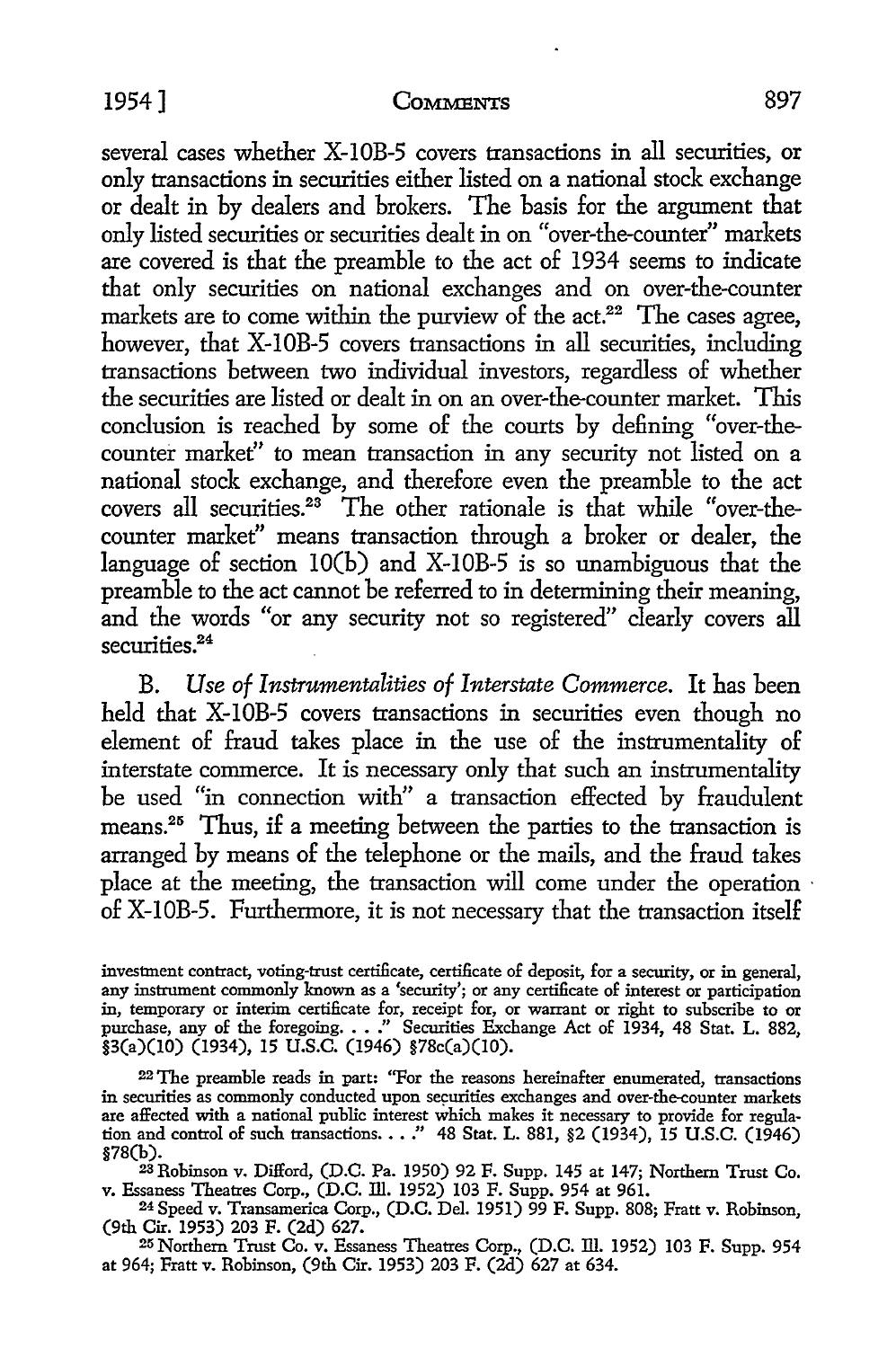be one which transverses state boundaries. As long as an instrumentality of interstate commerce, such as the telephone or the mails, is used in some connection with the transaction, the Securities Acts apply. And this is true even though the transaction involves securities  $\overrightarrow{of}$  a local nature.<sup>26</sup>

C. *Persons Liable.* For the most part, X-IOB-5 has been used in situations involving the purchase of securities by "insiders." Early enforcement by the Commission set this pattern, and. apparently has influenced the development of the civil liability.<sup>27</sup> The most striking example of the use of X-IOB-5 as the basis for an action against corporate insiders is the *Transamerica* case.<sup>28</sup> In that case, which involved the purchase of securities of a subsidiary corporation by the parent without disclosure of an increase in the actual value of the subsidiary's assets, the court allowed recovery for fraud in favor of plaintiffs who had sold their shares in response to offers to buy mailed out by the defendant corporation, and in favor of plaintiffs who had turned in their stock for redemption or held it in spite of the declared redemption.29 The result in the *Transamerica* case is not too surprising, since the situation involved a large number of investors and presented an instance in which regulation of the transaction was in the public interest.

In *Robinson v. Difford30* and *Northern Trust Co. v. Essaness Theatres Corp.,31* however, the corporations involved were relatively closed corporations, and the parties interested were few in number. In each case, an action was allowed against a corporation for fraud under X-IOB-5 in the purchase of its own stock. In neither case was there a strong element of public interest, but on the contrary both cases arose out of dealings between stockholders in privately held corporations.

A more recent case, *Pratt v. Robinson,32* arose out of the same dispute that gave rise to the *Difford* case. The plaintiff was one of the

28 Speed v. Transamerica Corp., (D.C. Del. 1951) 99 F. Supp. 808.

<sup>30</sup>(D.C. Pa. 1950) 92 F. Supp. 145.

31 (D.C. lli. 1952) 103 F. Supp. 954.

32 (9th Cir. 1953) 203 F. (2d) 627.

<sup>26</sup> Northern Trust Co. v. Essaness Theatres Corp., (D.C. lli. 1952) 103 F. Supp. 954 at 964.

<sup>27 59</sup> HARV. L. REV. 769 (1946); 44 ILL. L. REV. 841 (1950).

<sup>29</sup> The litigation was long and involved. See Geller v. Transamerica Corp., (D.C. Del. 1943) 53 F. Supp. 625, affd. per curiam (3d Cir. 1945) 151 F. (2d) 534; Zahn v. Transamerica Corp., (3d Cir. 1947) 162 F. (2d) 36, noted 46 MIcH. L. REv. 1061 (1948) and 61 HARV. L. REV. 359 (1948); Friedman v. Transamerica Corp., (D.C. Del. 1945) 63 F. Supp. 247. The Zahn and Friedman cases were decided on the merits with Speed v. Transamerica Corp., (D.C. Del. 1951) 99 F. Supp. 808.